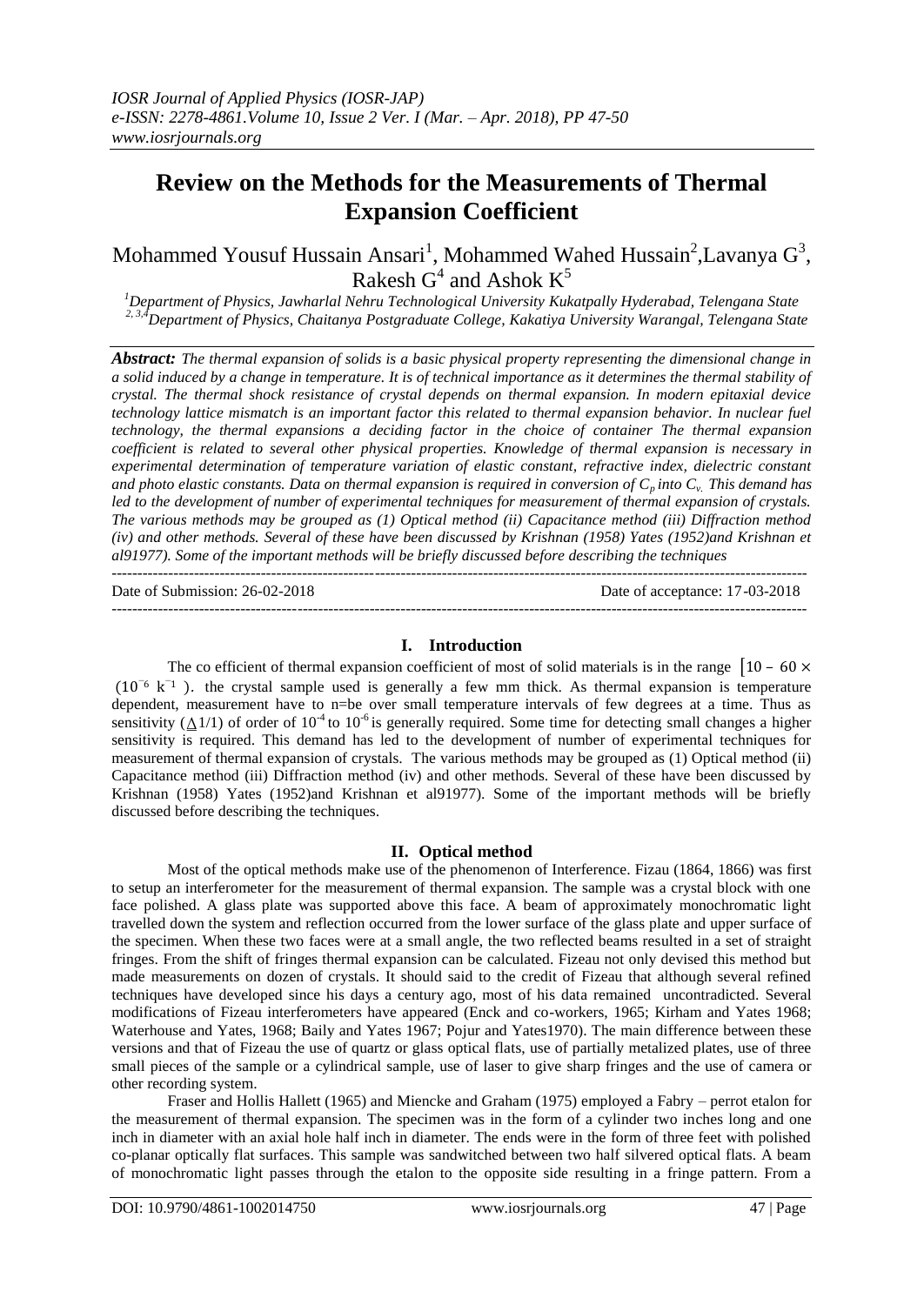continuous monitoring of the intensity of the central interference fringe as the etalon is warmed, the thermal expansion coeffienct can be obtained.

Kirby (1967) modified an Abbey Pulfrich interferometer for thermal expansion measurement. He devised a holder such that a large single crystal is held inside an etalon. The design of the holder is such that experiments can be done on the same crystal sample placed in different orientations in the etalon, thus enabling the measurement of thermal expansion in different directions. Kirby used his apparatus to measure the thermal expansion of a rutile crystal in different directions.

In yet another modification, Aurora et al., (1984) used a Jamin interferometer in conjunction with a laser for measuring the thermal expansion of some superionic conductors.

In a novel method, Heflinger et al., (1973) used double exposure holographic interferometry. Basically, this involves the superposition of holograms of a surface at two different temperatures. The expansion coefficient is easily determined from the read-out photographs by a simple formula.

### **III. Capacitance methods**

In this method a heterodyne oscillator is used. The plate separation of one capacitance is controlled by the sample thickness and the other capacitance is variable. When the sample expands, it results in the change in the capacitance of the first condenser which in turn alterts the frequency. Either the change in frequency Δf is measured, or the change in capacitance  $(\Delta c)$  in the second condenser necessary to restore the original frequency is measured. It can be shown that  $2\Delta f/f = \Delta c/c = \Delta I/l$ , hence the expansion coefficient can be calculated.

Bijl and Pullan (1955) were the first to use this method. Several capacitance dilatometers with minor modifications have been proposed. (Dheer and Surange, 1958: Madaiah and Graham, 1964).

A major refinement was introduced by Carr et al., (1964), who designed a three terminal capacitance cell. Two such capacitances are connected in a transformer bridge and the small changes in capacitance are measured by means of an AC bridge. The overall sensitivity of this method is very high  $(\Delta l/l \sim 10^{-10})$ . White (1965) has used this set-up for the measurement of thermal expansion of a number of solids at very low temperature. Jones and Richards (1973) discuss transducer designs for sensitive capacitance micrometry. Ema et al., (1975) have designed a capacitance dilometer with a sensitivity of  $\Delta c/c \sim 10^{-7}$ ): they used this arrangement to measure the changes in the expansion coefficient of sodium nitrite through the transition.

## **IV. Diffraction Methods**

Bragg's law of diffraction is

# $d=\frac{\lambda}{2}sin\theta$

Where  $\lambda$ the wavelength is  $\theta$  is the angle of diffraction and d is interplanar spacing. This law provides the basis for determining lattice constant and thermal expansion. Achange in temperature of the crystal cause a change in the value of d, which is observed as a change in  $\theta$ . Thus from change in the Bragg angle, the expansion coefficients can be obtained. However, actually, instead of finding changes in in he d value of the individual lines, the lattice constants are determined accurately by using all the available lines and thermal expansion is calculated from temperature variation of lattice constants.

The accurate determination of lattice parameters from x-ray diffraction is now highly developed field. Excellent treatment of this topic is available is available in number of treatises. (Klug and Alexander 1954; Pieser et al., 1955 Kaelble 1967). Single crystal methods are used rarely. The powder method is is more commonly used . anumber of cameras based on different geometries have been proposed. The geometries employed In powder cameras are (i) flat film camera (ii) cylindrical camera and (iii) focusing cameras.

Cameras with low temperature facilities have been designed by many workers and are also commercially available. The well known Unicam high temperature camera with 19 cm diameter has been employed by many workers for lattice parameter studies up to  $100^{\circ}$  c. the lattice parameter can be determined, generally, with an accuracy of  $\pm 0.002$  A.this accuracy has been enhanced in some cases by using special techniques (Kaelble 1967)..

### **V. Other Methods**:

Nielsen and Leipold (1963) measured the thermal expansion of magnesium oxide with the help of telemicroscopes. A three inch long specimen was heated in an induction furnace. Through a window in the furnace, the displacement of the tip of the sample was measured with a tele microscope having a filer micrometer eye piece.

Mantysalo (1965) proposed an ultrasonic method for the measurement of thermal expansion. In this method an audio signal modulated a UHF signal. The amplitude variation of the UHF signal is traced on record. The output of the modulated oscillator produces standing waves in acrystal. When the crystal expands an oscillating curve of nthe ultrasonic attenuation is obtained as the function of temperature. The period of this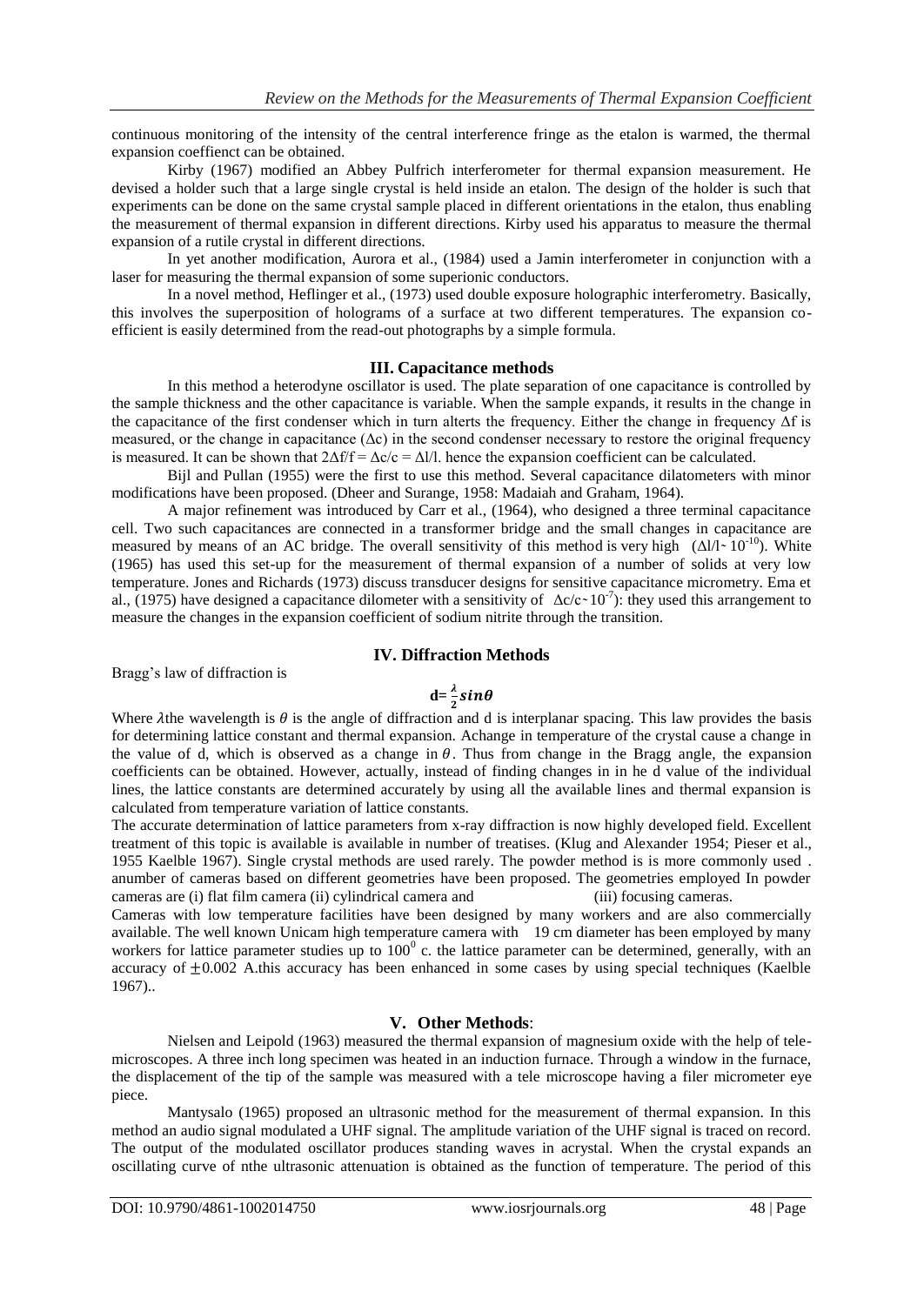oscillation is given by  $\Delta t = \lambda/2 a \beta$  where ( $\lambda$ ) is the ultrasonic wave length, (a) the length of the crystal and ( $\beta$ ) the thermal expansion coefficient.

Jaakkola et al., (1968) designed a hydrostatic weighing apparatus for precision measurement of volumes. The solid to be studied formed one arm of a sensitive analytical balance. The suspendes solid was kept in an enclosure which was thermally insulated and vibration free. Further, a temperature control of 0.002 K was achieved. The heating was done by immersing the solid in a liquidwhose density is known. With this method the authors were able to detect the difference between the thermal expansion of  $NH<sub>4</sub>Br$  and  $ND<sub>4</sub>Br$ .

Foster and Finnie (1968) developed a method suitable for crystal with very small coefficients of expansion. This method employs a single frequency He-Ne laser. The beam from the laser is split. One beam passes through an interferometer which includes the sample. The laser length is modulated by a signal which modulates the output frequency. By mixing this with the unmodulated beam the change is calibrated in terms of the laser length. In this actual experiment, the laser length changes because of the expansion of the crystal. The expansion is obtained from the change in frequency combined with the calibration. Foster and Finnie used this method for measurement of thermal expansion of Invar.

Fused quartz dilatometers are simple and comparatively inexpensive. In a typical dilatometer the sample is enclosed in a fused quartz tube, with the end of the sample just projecting out of the tube. This end of the sample is in contact with a sensitive dial guage. The composite holder (quartz tube and sample) I placed in a heater and length changes and directly read on the dial gauge. Jansson and Sjoblom (1970) describe such a dilatometer which was used by them for the measurement of thermal expansion of some alkali sulphates.

Shrivastava and Joshi (1972) proposed a method for the measurement of thermal expansion from knowledge of a stress coefficient of electrical resistance. Two identical wires are used in the experiment, one is stretched and the other is heated. The change in resistance of both the wires is measured and the change in length of the heated wire is calculated in terms of the change in length due to stress. Obviously, this method is useful for conducting materials available in the form of wires.

A new technique for the thermal expansion of isotropic solids was proposed by Drotning (1979). This method utilizes *Υ*-ray attenuation to measure thermal expansion. A *Υ*-ray beam passes through the sample and is detected, with a scintillation detector. The change in attenuation with temperature is related to the change in length of the sample. The unique features of this method are that it is a non-contacting probe and it can be used for measuring the thermal expansion of a sample in the solid state as well as the molten state through the melting temperature.

### **VI. Comparison Of Methods**

To compare the various methods, the optical method require large and well-polished crystals. The capacitance methods also require large crystals. Further, in both these methods, thermal expansion in different directions can be determined by making measurements in different directions. In the diffraction methods, very small crystals, in fact, small quantities of powder material are enough. Further, in the case of low symmetry crystals, temperature changes in a number of directions can be determined in a single experiment. Accuracy – wise, the three methods are comparable.

#### **Acknowledgements:**

Authors are grateful to Dr. Ch.V. Purshottam Reddy Chairman Chaitanya Group of Colleges and Dr. Veera Venkataiah Principal of Chaitanya Postgaduate College for the interest they have shown towards the progress of our project and facilities they have extended to meet our requirements.

#### **References:**

- [1]. Aurora TS, Day SM, King V and Pederson D O (1984) Rev. Sc. Inst.55 (2).
- Bailey A C and Yates B (1967) Proc.Phys.Soc. 9, 390.
- [3]. Bijl D and Pullan H (1955) Physica 21, 285.
- [4]. Carr R H Mc Cammon R D and White G K (1964) Proc.Roy.Soc.London A, 280, 72. [5]. Dheer P N and Surange S L (1958) Phil Mag. 8, 1, 665.
- Dheer P N and Surange S L (1958) Phil Mag. 8, 1, 665.
- [6]. Drotning W D (1979) Rev. Sci. Inst. 50, 1567.
- [7]. Enck F D, Engle D G and Marks K I (1965) J.Appl. Phys. 36, 389. [8]. Fizeau H (1864) Ann. Chim. Phys. (4) 2, 146.
- Fizeau H (1864) Ann. Chim. Phys. (4) 2, 146.
- [9]. Fizeau H (1866) Ann. Chim. Phys. 8, 335.
- [10]. Foster J D and Finnie I (1968) Rev. Sci. Instrum. 36, 654.
- [11]. Fraser D B and Hollis Hallet A C H (1965) Cand. J. Phys. 43, 193.
- Heflinger L O and Wuerker R (1973) Rev. Sci. Inst. 44, 629.
- [13]. Janson and Sjoblom C A (1970) Z.Natur. Forsch B-25, 1115.
- [14]. Jones R V and Richards J C S (1973) J. Phys. E. Sci. Inst. 6, 589.
- [15]. Jakkola S, Poyhonen J and Simola K (1968) Anna Acad. Sci. Fennicae Finland AVI No.295, 15.
- [16]. Kaelble E F (1967) Hand Book of X-rays (Mc Graw Hill Book Company New York).
- [17]. Kirby R K (1967) J. Res. Nat. Bur. Stand A. 71, 363.<br>[18]. Kirkham A J and Yates B (1968) J.Phys. C: Solid St.
- Kirkham A J and Yates B (1968) J.Phys. C: Solid St. Phys. 1, 1162.